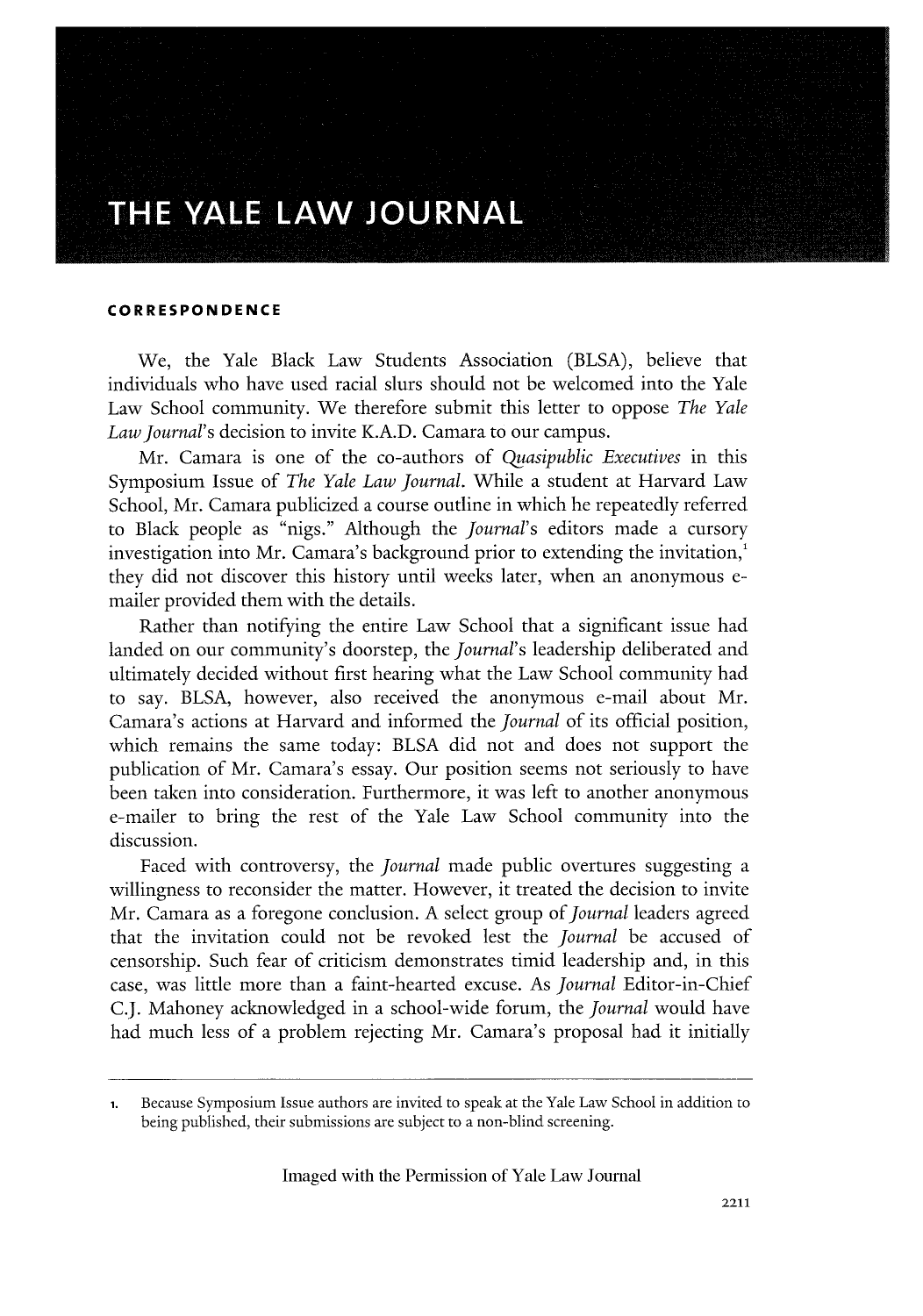conducted a more thorough investigation and discovered his checkered history. It is therefore clear that the real reason for the *Journal's* decision was neither a lofty belief in Mr. Camara's freedom of expression nor a desire to conform to academic norms. Rather, the *Journal's* editbrs knew that rescinding Mr. Camara's invitation would have public relations consequences, and they simply did not find Mr. Camara's use of hate speech to be a severe enough offense to warrant dealing with them.

There was a better way. The Law School's history of rejecting hate speech and embracing open debate should have led the *Journal* to solicit guidance from the broader community from which it derives its reputation, talent, and preeminent position in legal academia. To forget this constituency is to forsake that which makes the *Journal* great.

Our words should not be construed solely, as criticism of the Volume **<sup>115</sup>** *Journal* leadership. We urge future editors of ihe *Journal* to question whether being a leader in legal academia demands blind fidelity to unwritten principles -principles that are supposedly neutral, but that always seem to operate to the detriment of those with the most at stake. Real leadership requires that we ask these questions when an issue implicates the cohesiveness of the Law School community. It should further require that we learn lessons from incidents such as these, in order to make our community stronger, rather than fumble and leave the rest of us wondering where to point the finger.

Signed,

The Yale Black Law Students Association

 $\star$  $\star$  $\star$ 

We write to highlight how professed principles of "neutrality" often lead to practices that are patently offensive and disempowering to minority voices. The way *The Yale Law Journal* convened its Symposium on executive power is the most recent iteration of this dynamic.

The *Journal* invited K.A.D. Camara,' a young lawyer, to present a paper in its Symposium. Mr. Camara previously made racist remarks about African-

Imaged with the Permission of Yale Law Journal <sup>2212</sup>

**<sup>1.</sup>** K.A.D. Camara, also known as Kiwi Camara, graduated from the Harvard Law School in 2004. He then clerked for the Honorable Harris L. Hartz, United States Court of Appeals for the Tenth Circuit. He has published three articles: *ClassiJying Institutional Investors,* **30** J. CORP. L. 219 **(2005);** *Costs of Sovereignty,* **107** W. VA. L. REV. 385 **(2005);** and *Shareholder Voting and the Bundling Problem in Corporate Law,* 2004 WIs. L. REV. 1425. For more on the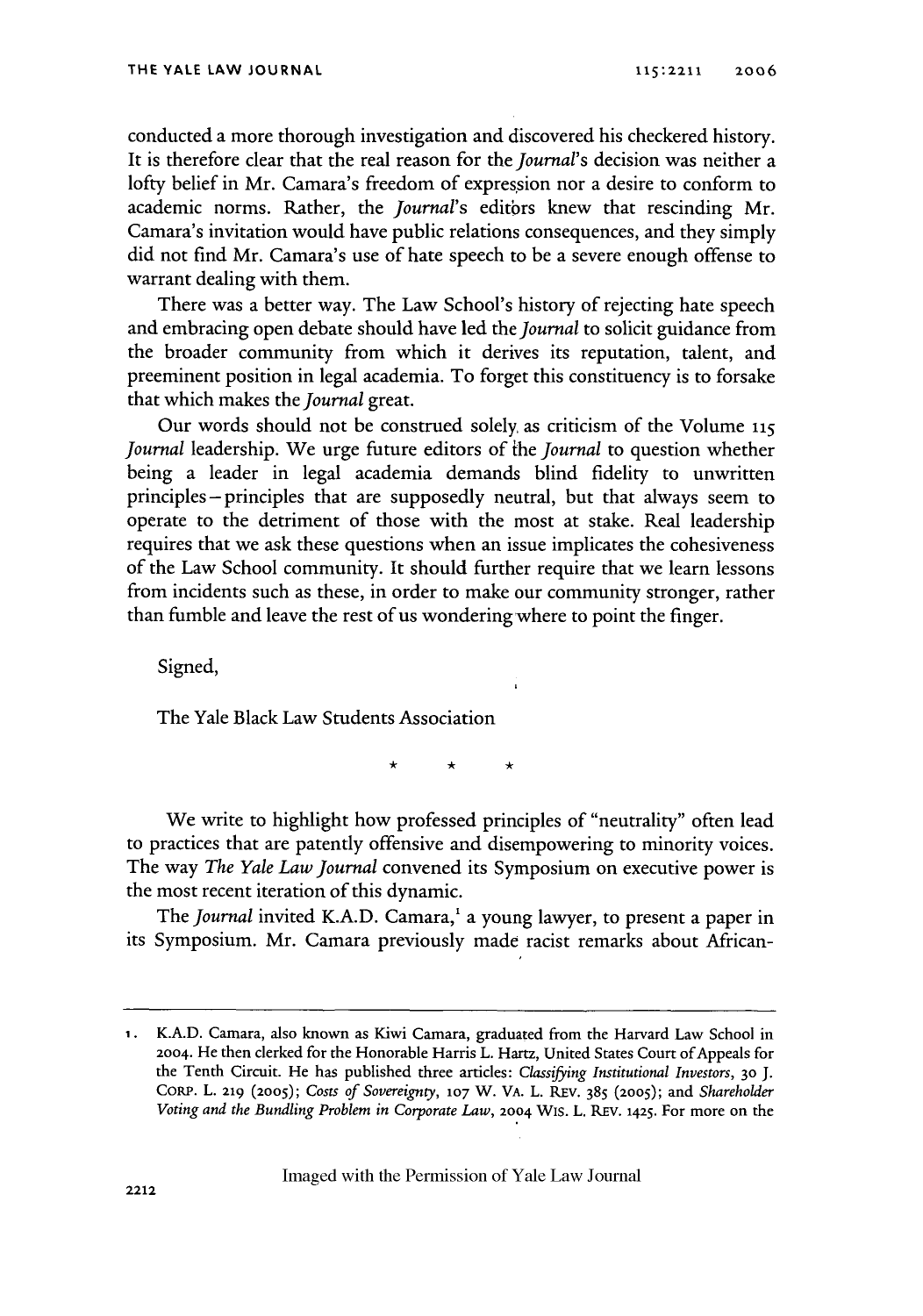Americans while he was a student at Harvard Law School. His remarks were abhorrent. Faced with the growing threat that the *Journal* would withdraw its prestigious offer, Mr. Camara issued a half-hearted apology.

The issue here is much larger than Mr. Camara or his beliefs. By failing to reconsider its decision after a perfunctory consultation with a few members of the Yale Law School community, the *Journal* demonstrated the extent to which minority viewpoints were absent from its decision-making process. Internally, the *Journal's* process was poor enough that fourteen members took their names off the masthead. These events reflect a *Journal* structure that does not acknowledge or appreciate that-particularly in circumstances such as those surrounding the Symposium's organization – neutrality is a false standard that fails to include minorities' voices in substantive ways when they are most needed.

Neutrality is a false standard of objectivity and fairness because it is not universally employed and because the playing field is not even. Neutrality, for instance, could mean "identity blindness." Normally, *Journal* editors are blind to the identity of the author. They judge submissions based on ideas, style, and originality-which is laudable in many ways. But when the *Journal* solicits and accepts Symposium papers with knowledge of their authors' identities, the process ceases to be blind. The *Journal* accepted Mr. Camara's submission with knowledge of his academic pedigree. But it remained blind to the more troubling aspects of his background. And when the issue became public, minorities raised their voices to express concern; yet their voices were disregarded as personal viewpoints of little consequence.

If the *Journal* had widely consulted the minority members of the community *before* making the decision on whether to retract the invitation, it would have allowed for a substantive contribution on a matter concerning issues of particular importance to them. Instead, the *Journal* consulted with "members of the faculty," only two of whom have chosen to be named, and the Yale Black Law Students Association, whose recommendation the *Journal* ignored. The *Journal* acted as if talking to BLSA allowed it to place a check in the "consulted minority voices" box. In short, the *Journal's* "consultation" reduced voices of dissent to mere tokens of diversity.

This problem is not new, but it need not endure. We are disappointed that *The Yale Law Journal* **-a** part of one of the most liberal, inclusive, forwardlooking, and progressive law schools - fails as a leader on issues of race. And we are not alone. Twenty-seven law school organizations co-sponsored a

controversy, see The YLJ Debate, http://yljdebate.blogspot.com/ (last visited Aug. 31, 2006).